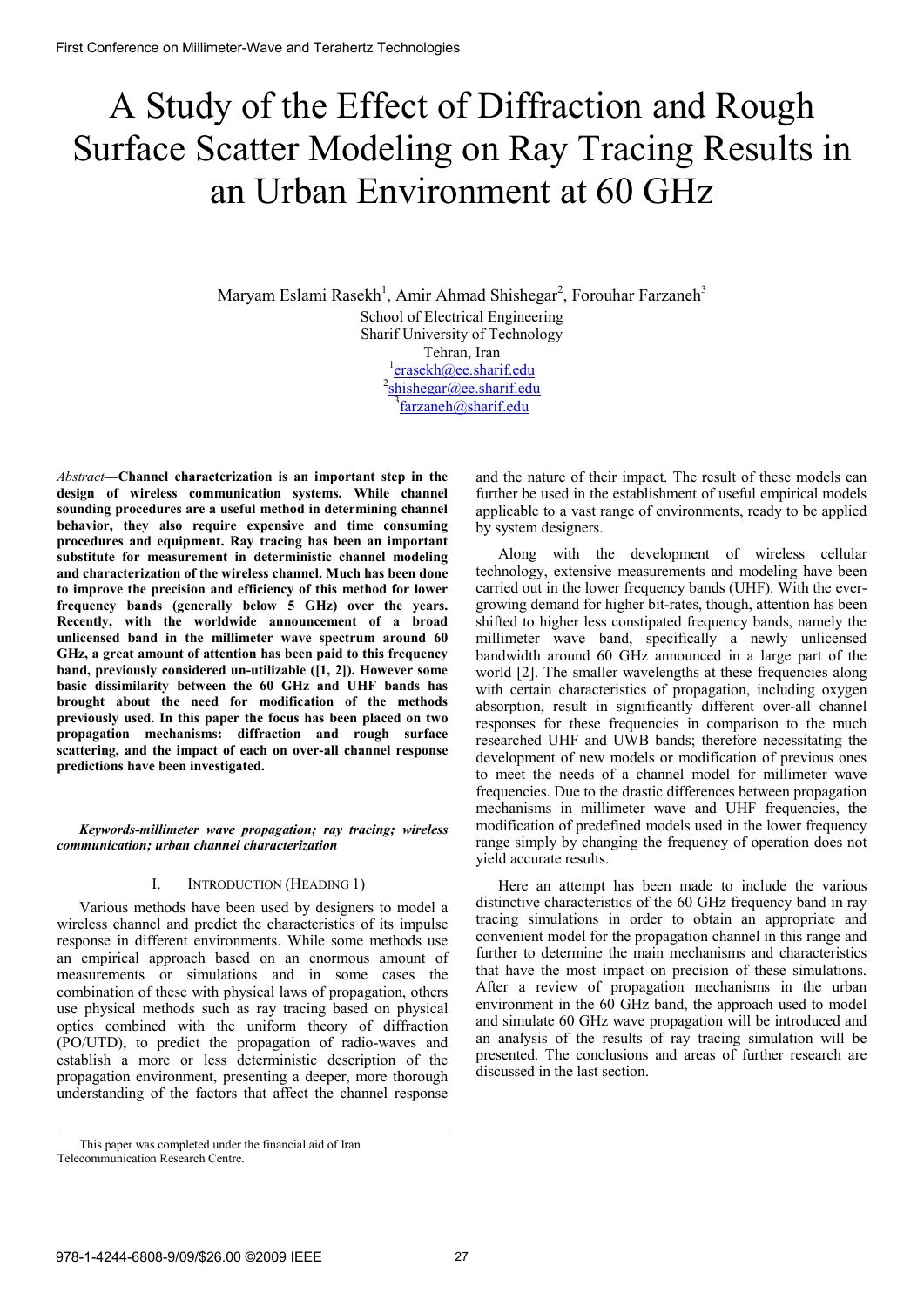## II. PROPAGATION MECHANISMS IN THE MILLIMETER WAVE **BAND**

One of the most dominating phenomena in millimeter wave frequencies is gaseous absorption, specifically oxygen absorption at 60 GHz. In the 60 GHz band, the concentration of resonance lines of oxygen causes a wide absorption peak around this frequency [3]. This peak, the amplitude of which is as great as 15 dB/km, though a significant factor in long distance links does not have a dominating effect in urban microcells. As we will see, the losses that wave fronts undergo through reflection off the rough surfaces and diffraction cause the path lengths of received components to be short, a few hundreds of meters at most, therefore oxygen absorption does not have as severe an effect as it does in long terrestrial links. Rain and fog may also effect the attenuation that is strained upon waves propagating through the channel. A thorough discussion of these phenomena and formulation of losses is presented in [4] and [5].

#### *A. Reflection and transmission*

At lower frequencies, reflection from walls can be suitably described by calculating the Fresnel reflection and transmission coefficients. However, many of the surfaces encountered in an urban propagation channel cannot be assumed smooth at millimeter wavelengths, therefore the roughness of walls and other surfaces must be taken into account.

A measure for the roughness of a surface is the standard deviation of its height, σ. But other than roughness height, the correlation length of surface height, *lc*, is also a determining factor. This parameter is defined as the shortest distance between two points with zero cross correlation of height. For rough surfaces, the Fresnel coefficient is multiplied by a roughness correction factor,  $\rho_s$  as shown in (1), (2) and (3), to give the overall amplitude of the reflected component[6] .

$$
R = \rho_s R_F \tag{1}
$$

$$
\rho_s = \max[\exp(-\frac{1}{2}g^2), 0.15] \tag{2}
$$

$$
g = \frac{4\pi\sigma}{\lambda}\cos(\phi) \tag{3}
$$

For very rough surfaces ( $\sigma \sim \lambda$ ,  $l_c \leq \lambda$ ), however, it has been shown in [7] that no specular component is emitted from the surface, and the incoming power is scattered in all directions.

Transmission through walls may well be neglected at millimeter wave frequencies due to the high attenuation that waves undergo while passing through dielectric walls. This higher attenuation is mainly due to the increase in frequency, as can be seen from (4) and (5) even if the electromagnetic properties of building materials does not differ considerably from that of lower frequencies, the exponential attenuation constant, α, increases linearly with the increase in frequency.

$$
k = \omega \sqrt{\mu(\varepsilon' - j\varepsilon'')} = \beta - j\alpha \tag{4}
$$

$$
\alpha = \omega \operatorname{Im}(-\sqrt{\mu(\varepsilon' - j\varepsilon'')})
$$
 (5)

 Considering the exponential evanescence of waves with an exponent of  $\alpha$ , such an increase in  $\alpha$  will result in severe attenuation of transmitted components.

#### *B. Diffraction*

In a similar geometry (Fig. 1), diffracted waves with smaller wavelengths undergo higher attenuation. This can be seen from the approximate formula of excess diffraction loss discussed in [8]:

$$
v = h \sqrt{\frac{2(d_1 + d_2)}{\lambda d_1 d_2}}\tag{6}
$$

$$
L_{ex} \approx -20\log\frac{0.225}{V} \tag{7}
$$

 $R = \rho_s R_F$  (1) lead to faster more component to the faster in and the second  $R = \rho_s R_F$ According to this equation, excess diffraction loss at 60 GHz is 17 dB more than what it would be at 1 GHz in a similar geometry. It may be concluded from this hypothesis that diffraction has a less significant effect at the high frequencies dealt with here. As diffraction modelling is the time consuming part of ray tracing simulations, the possibility of using faster though less accurate methods for diffraction modelling may

#### III. RAY TRACING MODEL AND SIMULATION SCENARIO

 $\rho_s = \max[\exp(-\frac{1}{2}g^2), 0.15]$  (2) A 1000m×440m area of the city of Ottawa has been<br>considered for this strivulation. (The approximate locations of A 1000m×440m area of the city of Ottawa has been buildings have been read off a bird's eye view map of the city and used as a typical urban environment. The base antenna is placed within one street and the signal received in nearby streets has been monitored. An isotropic antenna has been considered in this scenario with a height of 3.1 m and the height of surrounding buildings is thought to be much greater than the base and receiver antennas so that diffraction over buildings may be neglected and 2.5D ray tracing can be considered an acceptable approximation. Receiver heights have been assumed about 2.8 m.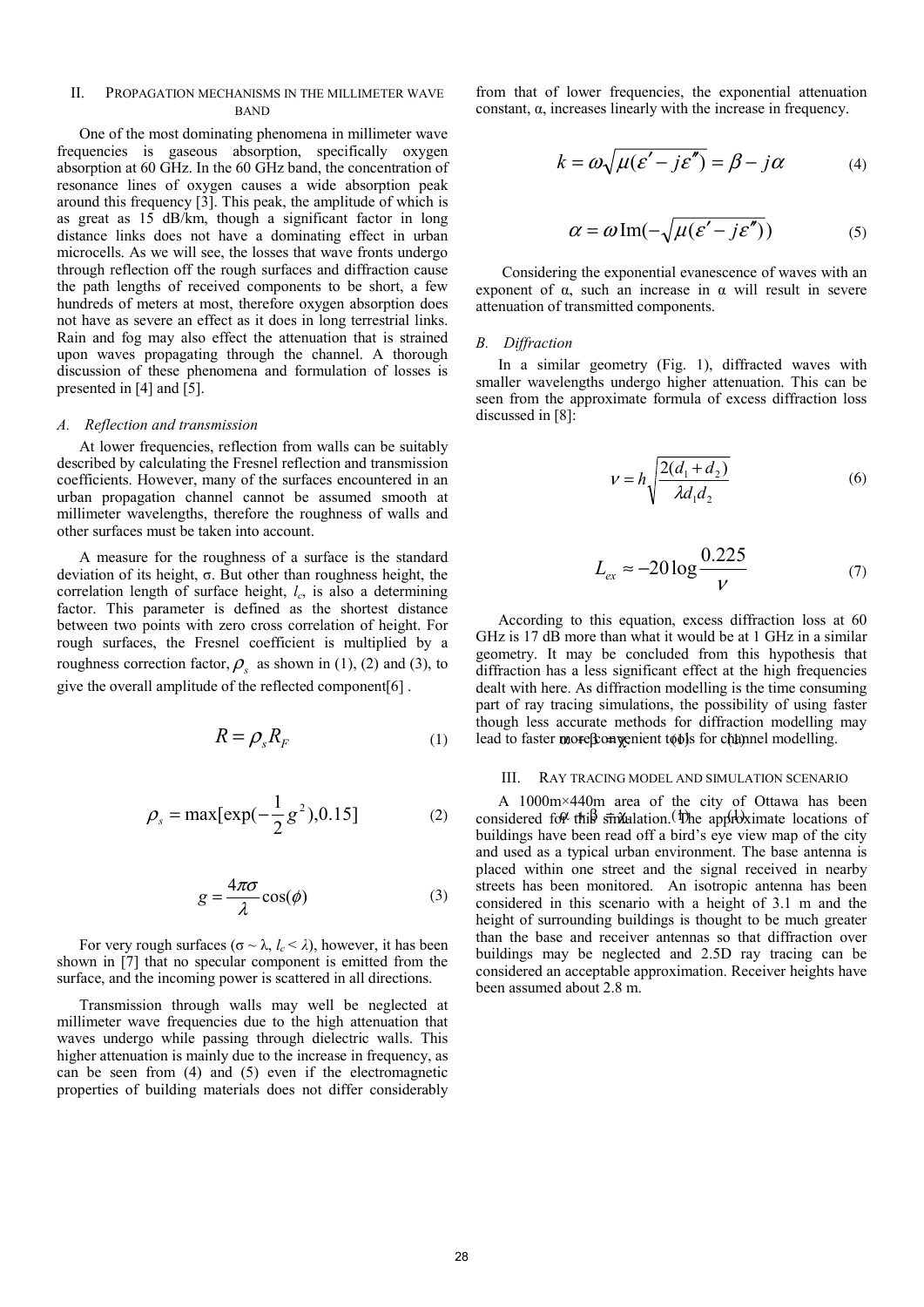

Figure 1. Diffraction Geometry

Here the focus has been placed on the effect of certain mechanisms including diffraction and rough surface scatter on reception and impulse response characteristics. Various simulations with different assumptions of surface roughness (between 0.1 mm to 1 cm roughness height) have been carried out for comparison. Equations 1-3 have been used to calculate roughness factor for reflections and the Uniform Theory of Diffraction based on diffraction from a perfect conducting wedge has been used for diffraction modelling.

All of these simulations have been run with the assumption of clear weather with standard water vapour content  $(7.5 \text{ g/m}^3)$ and zero liquid water content (no fog or rain).

Signal levels have been calculated in 10 m steps inside the area surrounding the transmitting antenna. By changing the height variation of wall surfaces, the size and shape of the reception area (that may be considered a cell in planning of the system) is seen to change considerably. This effect will be discussed more thoroughly in the next section.

Diffraction effect has been analyzed by calculating the percentage of received power conveyed via diffracted components and the correlation of this parameter with received power, thus providing a quantitative measure for the impact of diffraction on the accuracy of simulation results. The result of this analysis has also been discussed in the next section.

## IV. ANALYSIS OF THE RESULTS

Fig. 2.a, 2.b and 2.c show received power in the cases of smooth, rough ( $\sigma = 1$  mm), and very rough ( $\sigma = 1$  cm) wall surfaces. It can be seen that in the case of rough or very rough surfaces acceptable signal strength is limited to LOS areas, namely, within the street containing the transmitter. As the surface height variation of few millimeters is common in urban environments (e.g. concrete, cement, etc) signal reception outside the street containing the base station is not reliable in a general assumption.

Though many surfaces in the urban environment are rough enough to keep the signal from penetrating to NLOS points, the presence of windows or other smooth surfaces like polished stone, granite, etc may reflect considerable energy into neighboring streets. These phenomena impose great uncertainty in predicting signal strength and effective planning of wireless cellular systems; and precise prediction of reception points will require exact knowledge of roughness characteristics of all surfaces in the area, which is difficult to obtain for each and every scenario.



Figure 2. Received power on a bird's eve view of the city in the cases of (a) smooth, (b) rough and (c) very rough wall surfaces with an omni-directional transmitter, and (d) with smooth surfaces and a directive transmitting antenna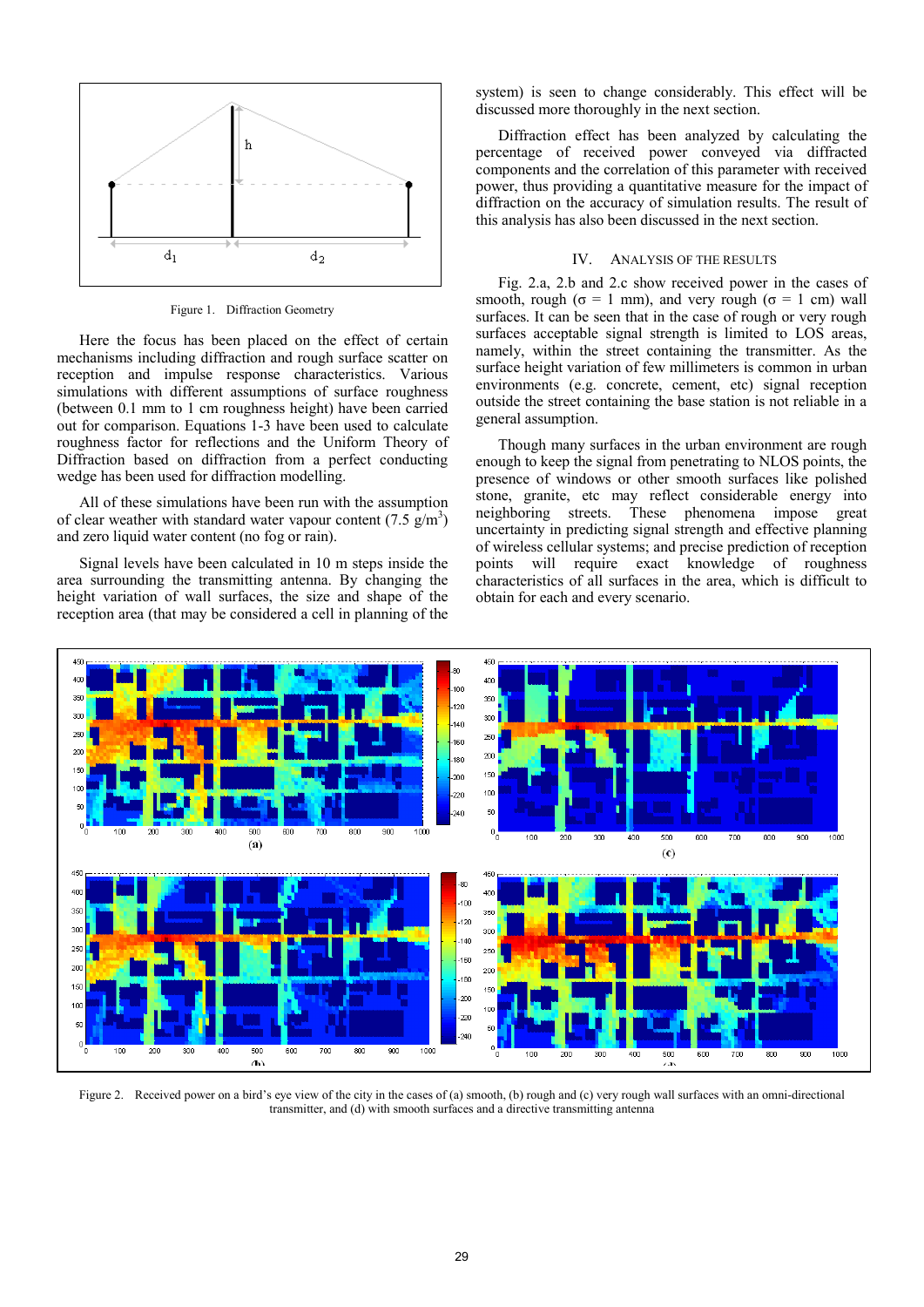

Figure 3. Pattern of directive transmitting antenna

This amount of influence of surface roughness on channel predictions is due to the small wavelength at 60 GHz (5 mm) which is in the order of the roughness of many surfaces encountered in reality. That is why this phenomenon has not been an issue at the much investigated lower frequencies and therefore is one of the main problems that must be addressed in millimetre wave ray tracing and modelling.

One proposition is the use of directive antennas to keep the signal inside the main street and prevent it from leaking into neighbouring cells. The result of using a directive antenna with 10 dBi gain (Fig. 3) at the transmitter is depicted in Fig. 2.d.

One point that must be noted is that though surface roughness has a great influence on received power in NLOS cases; it does not have such an influence at LOS points. Not

only is the LOS component considerably strong at these points, but also due to the small grazing angles of reflected paths, the roughness factor that the reflection coefficient is multiplied by is close to one (see  $(1)$ ,  $(2)$  and  $(3)$ ) and therefore surface roughness does not greatly impact the power of reflected components.

## *A. Impact of diffraction*

The impact of including diffraction in the simulation has been measured in a more or less quantitative manner in order to obtain a more practical insight into the importance of diffraction in these applications.

Fig. 4 shows the influence of diffracted components at various signal levels. The ratio of diffracted components received at each point to the total received power at that point has been considered as a measure for the impact of diffraction at that point. Diffraction ratios higher than 0.2 (where over 20% of received signal is a result of diffraction) have been considered high enough to make diffraction modelling noteworthy. As it can be seen in these figures, high diffraction proportions occur mostly at points with low signal power, unlikely to be picked up by most common receivers. For instance, in all cases, less than 10% of points with path losses less than 130 dB contain more than 20% diffracted components. It may be worth mentioning that a 20% error results in 1 dB difference in the predicted signal levels, which can easily be neglected.

It may be added here that the formula used in modelling diffraction tends to over-estimate the diffracted component's power level in the case of an uneven dielectric edge.



Figure 4. Diffraction effect vs. received power